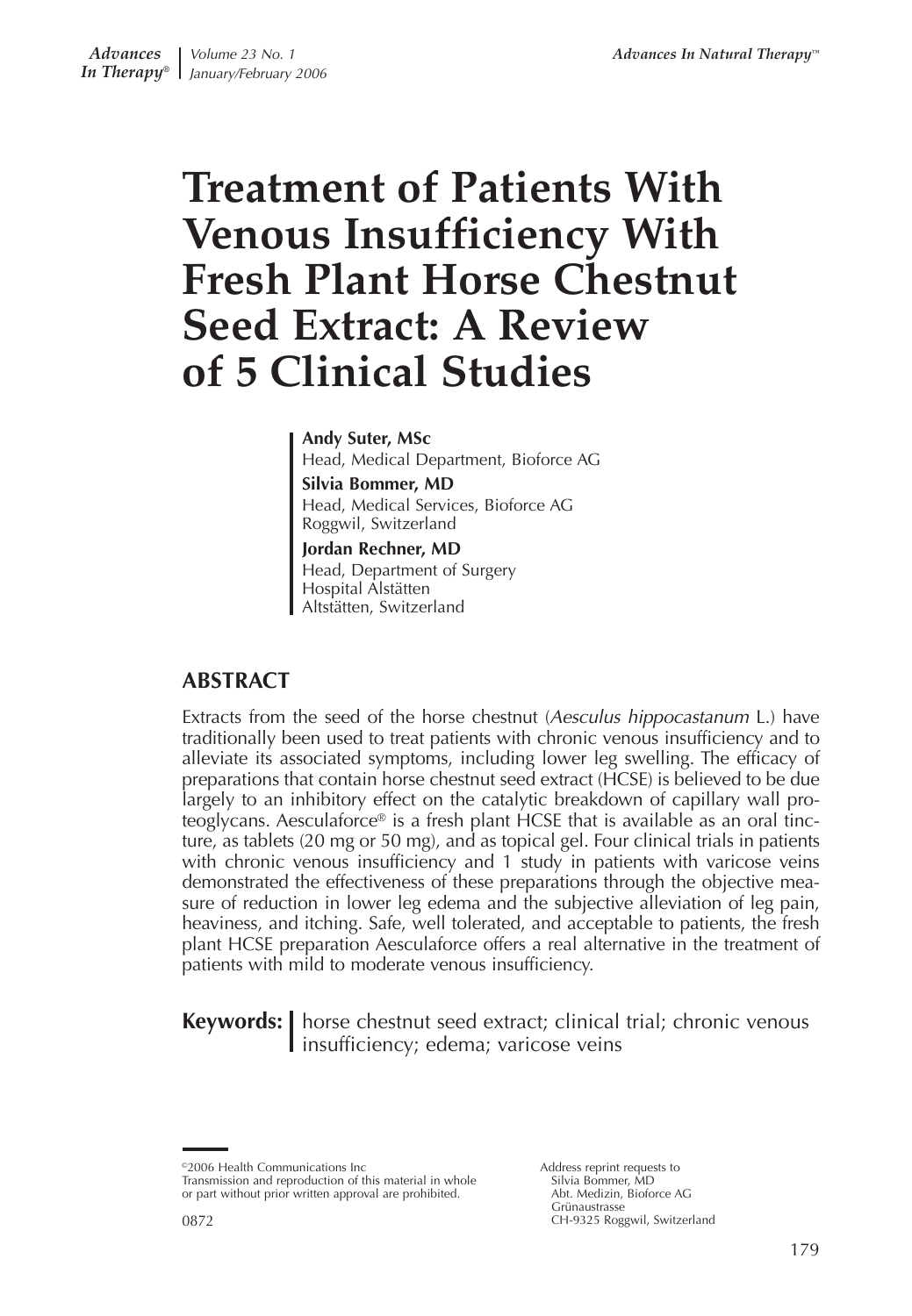### **INTRODUCTION**

The horse chestnut (*Aesculus hippocastanum* L.) is native to southeast Europe; its large, globular, brown seeds are a staple in folk medicine and traditionally served as a treatment for patients with dysentery, bronchitis, hemorrhoids, and venous problems. Clinical use of horse chestnut seed extract (HCSE) for chronic venous disease began several decades ago, and published data support its use in chronic venous insufficiency to alleviate pain, heaviness, nocturnal cramps, itching, and edema in the legs.<sup>1</sup>

In most industrialized countries, chronic venous insufficiency affects from 6% to 10% of adults, and prevalence rises significantly with age.2 The Edinburgh Vein Study, which screened 1566 participants, identified the disorder in 21.2% of the men and in 12.0% of the women older than 50 years.3 The disease is characterized by venous stasis due to valvular incompetence, principally caused by inflammation or venous occlusion. Early signs (stage I) include edema of the calf and ankles, which results from increased capillary permeability and filtration of fluid, electrolytes, and lowmolecular-weight proteins into the interstitium. The more superficial effects of this process are seen as varicose veins. Skin alterations, including hyperpigmentation, eczema, and induration, are seen in stage II disease.

The active constituents of HCSE, collectively known as aescin (3%–10%), comprise a mixture of alkylated triterpene glycosides (saponins). Flavonoids, sterols, essential oils, and starch are also present. The efficacy of HCSE-containing preparations is believed to be due largely to an inhibitory effect on the catalytic breakdown of capillary wall proteoglycans, $4.5$  which possibly occurs through a protective action on the fragile lysosomal membrane that is the site of enzyme release.<sup>6</sup> Additionally, HCSE has anti-inflammatory<sup>7</sup> and potent vasoconstrictive<sup>8</sup> properties; it exerts a positive influence on venous tone and increases the flow velocity of venous blood.<sup>9</sup>

In chronic venous insufficiency, *Aesculus* preparations are reportedly and in accordance with the Cochrane Collaboration assessment superior to placebo in alleviating pain, tiredness, tension, and pruritus and in significantly reducing edema of the upper leg and ankle.<sup>10</sup> Clinical trials have shown HCSE to be as effective as 0-βhydroxyethyl-rutoside<sup>11-13</sup> and compression therapy.<sup>14</sup>

Preclinical safety studies revealed no chronic oral toxicity or teratogenic or relevant mutagenic activity. In clinical studies of chronic venous insufficiency, HCSE demonstrated excellent tolerability, with an adverse reaction rate from 0.9% to 3.0%. Gastrointestinal disturbances, dizziness, headache, and itching were most frequently reported.15

This report reviews 5 clinical studies in patients with chronic venous insufficiency and varicose veins that investigated the safety and efficacy of 4 HCSE formulations that contain the fresh plant extract Aesculaforce® (Bioforce AG, Roggwil, Switzerland). An alcohol extract made from fresh plant horse chestnut seed, Aesculaforce is formulated as a tincture, as tablets, and as gel. It has been marketed since 1978 and is available in 17 countries.

#### **MATERIALS AND METHODS**

The following formulations of Aesculaforce were investigated in these clinical studies:

• Alcohol tincture of fresh horse chestnut seeds—drug extract ratio, 1:2.6; dosage regimen equivalent to 1.5 g of fresh plant material (or 0.8 g of dried material); contains 39 mg of aescin.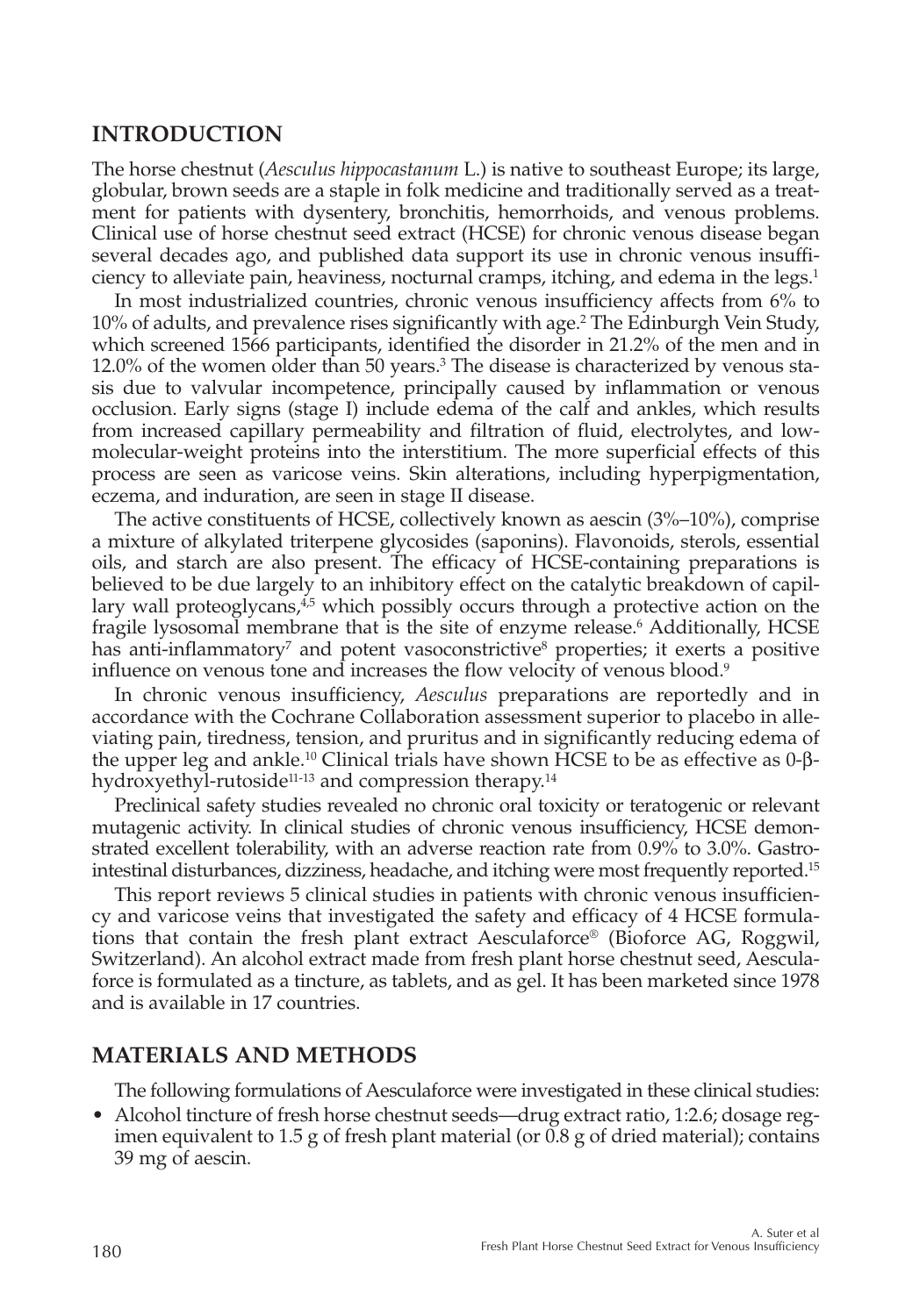- Tablets, 20 mg aescin, hereafter referred to as 20-mg tablets; gastroresistant and film coated; contain 63 to 90 mg of native extract from fresh horse chestnut seed (drug extract ratio, 5.0–6.1:1) and 20 mg of aescin. Dosage is 1 to 2 oral tablets 3 times daily.
- Tablets, 50 mg aescin, hereafter referred to as 50-mg tablets; gastroresistant and film coated; contain 157.5 to 225 mg of native extract from fresh horse chestnut seed (drug extract ratio, 5.0–6.1:1) and 50 mg of aescin. Dosage is 1 oral tablet twice daily.
- Gel, 2% aescin; 1 g of gel contains 54 to 117 mg of native extract from fresh horse chestnut seed (drug extract ratio, 5.0–6.1:1). The product is applied topically twice daily.

Studies of the tablets and gel were conducted in compliance with the guidelines of Good Clinical Practice, and protocols were approved by the relevant local independent ethics committee.1 Patients gave written consent to participate before they underwent any study-specific procedures. Table 1 provides details of the study designs and assessment variables.

# **RESULTS**

## **Aesculaforce Tincture**

Efficacy data were available for 38 patients at the end of an average of 4 weeks of treatment in this study of chronic venous insufficiency. Table 2 lists global efficacy ratings and effects on symptoms. In terms of global efficacy, a clinically relevant therapeutic result occurred in 77% of patients; more than 60% of patients rated efficacy as "good" to "very good" for the symptoms of leg swelling, pruritus, sensations of heaviness and tension in the legs, and calf cramps.

Three adverse events were reported; 2 (vomiting/malaise, "foul taste") resulted in withdrawal from the study. One patient complained of heartburn/bitterness but completed treatment. The tincture was well tolerated.

## **Aesculaforce Tablets (20 mg)**

A total of 52 patients completed this randomized, placebo-controlled, doubleblind study.<sup>16</sup> Two patients were withdrawn for noncompliance, and 3 each in the test substance and placebo groups discontinued because of adverse reactions. These included 3 reports of gastrointestinal problems (2 placebo, 1 test substance) that were possibly or probably related to the study medication. Compliance was not evaluated because many patients did not return the remaining tablets.

Table 3 shows efficacy results. Statistical analysis used a 2-factorial variance design (Friedman's test) at a significance level of .05. Symptoms improved in both groups. The test substance group achieved a clinically relevant, statistically significant reduction in ankle circumference compared with the placebo group, which showed no change (*P*<.05). Calf-refilling time also rose significantly with verum tablets. The global tolerability scores assessed by patients and physicians showed no between-group differences versus placebo.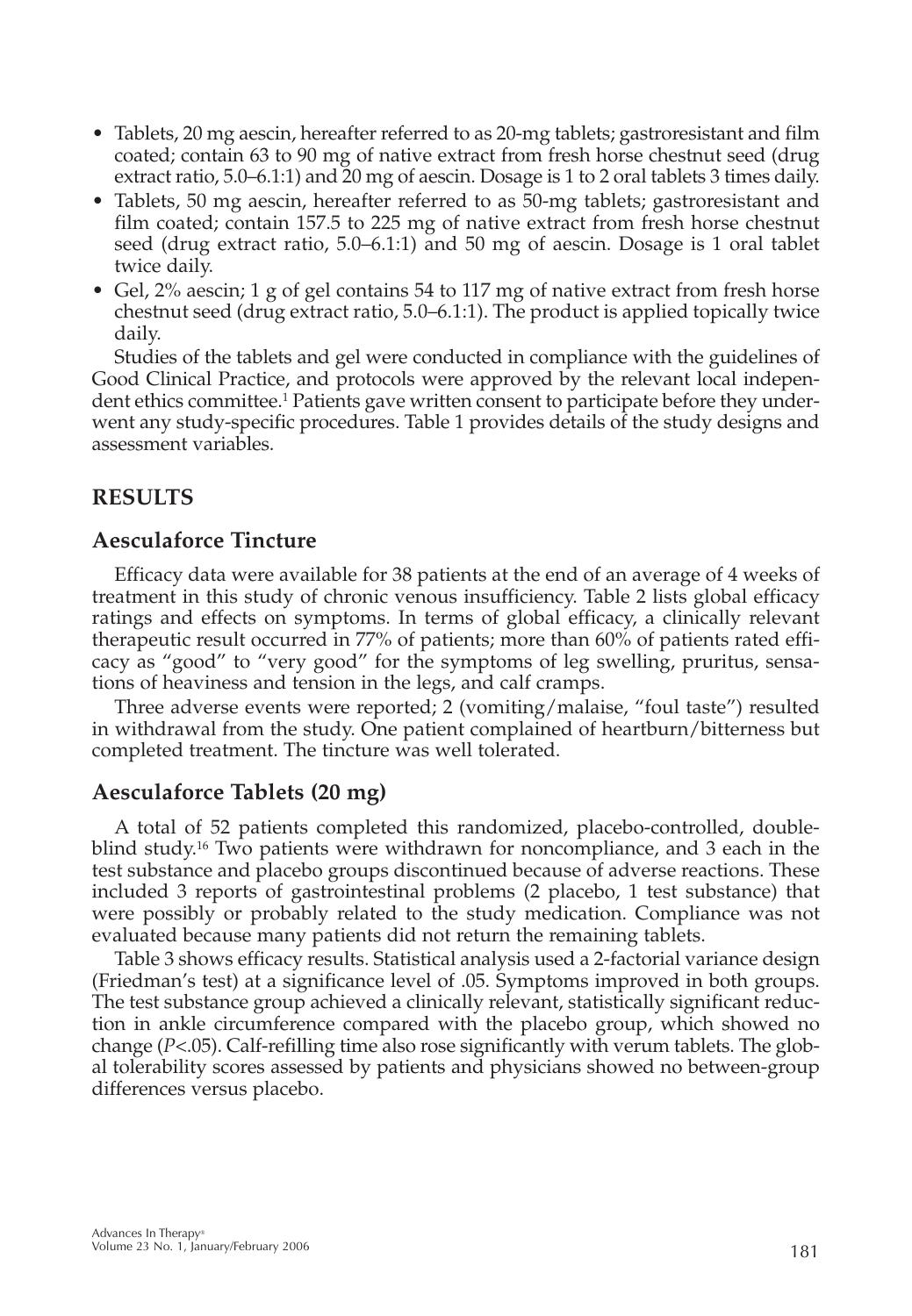|                                                                                  |                                                                    |                                                                                                      |                                  | Table 1. Studies of Aesculatorce in Chronic Venous Insufficiency and Varicose Veins: Designs and Assessment Variables                                                                                                                                                                                                                                                     |
|----------------------------------------------------------------------------------|--------------------------------------------------------------------|------------------------------------------------------------------------------------------------------|----------------------------------|---------------------------------------------------------------------------------------------------------------------------------------------------------------------------------------------------------------------------------------------------------------------------------------------------------------------------------------------------------------------------|
| Formulation/Dosage                                                               | Design                                                             | Patients                                                                                             | Duration, Wk<br><b>Treatment</b> | Assessment Variables                                                                                                                                                                                                                                                                                                                                                      |
| Tincture, 25 drops,<br>TID orally                                                | Prospective, open,<br>uncontrolled,<br>multicenter                 | $n=40:32$ women,<br>(mean age, $56 y$ )<br>CVI stage I/II<br>8 men                                   | (mean, 4)<br>$3 - 8$             | Efficacy Global evaluation (patient and physician),<br>Safety Adverse events<br>effect on symptoms                                                                                                                                                                                                                                                                        |
| Tablets, 20 mg,<br>2 tablets TID orally                                          | multicenter, double<br>placebo controlled,<br>Randomized,<br>blind | n=60: 56 women,<br>30 Aesculaforce,<br>(mean age, $55 y$ )<br>CVI stage I/II<br>30 placebo<br>4 men, | $\circ$                          | Primary Efficacy Circumference of more severely<br>paresthesia), digital venous or PPG measurement<br>Secondary Efficacy Summed score of subjective<br>symptoms (heaviness/tension, pain, itching,<br><b>Tolerability Adverse events, global score</b><br>affected leg measured just above ankle<br>(patient and physician)<br>of calf-refilling rate                     |
| Tablets, 50 mg,<br>1 tablet BID orally                                           | Open, single center                                                | (mean age, $51$ $y$ )<br>CVI stage I/II<br>$n = 87$                                                  | $\infty$                         | venous circulation of affected lower limb by PPG,<br>overall assessment (patient and physician), overall<br>physician), circumference of ankle and lower leg,<br><b>Efficacy</b> Changes in symptom scores (patient and<br>Primary Safety as assessed by all adverse events<br><b>Secondary</b> Tolerability (patient and physician)<br>acceptance of treatment (patient) |
| Gel, applied morning<br>and evening to lower<br>legs, ankles, and<br>inner thigh | Open, uncontrolled,<br>multicenter                                 | $n=71:61$ women,<br>$(age, 20-91)$<br>CVI-induced<br>10 men<br>edema                                 | $\circ$                          | Safety Adverse events, tolerability (patient and<br>score, overall efficacy (patient and physician)<br>Efficacy Ankle circumference, total symptom<br>physician), acceptance of treatment (patient)                                                                                                                                                                       |
|                                                                                  |                                                                    |                                                                                                      |                                  | cont'd                                                                                                                                                                                                                                                                                                                                                                    |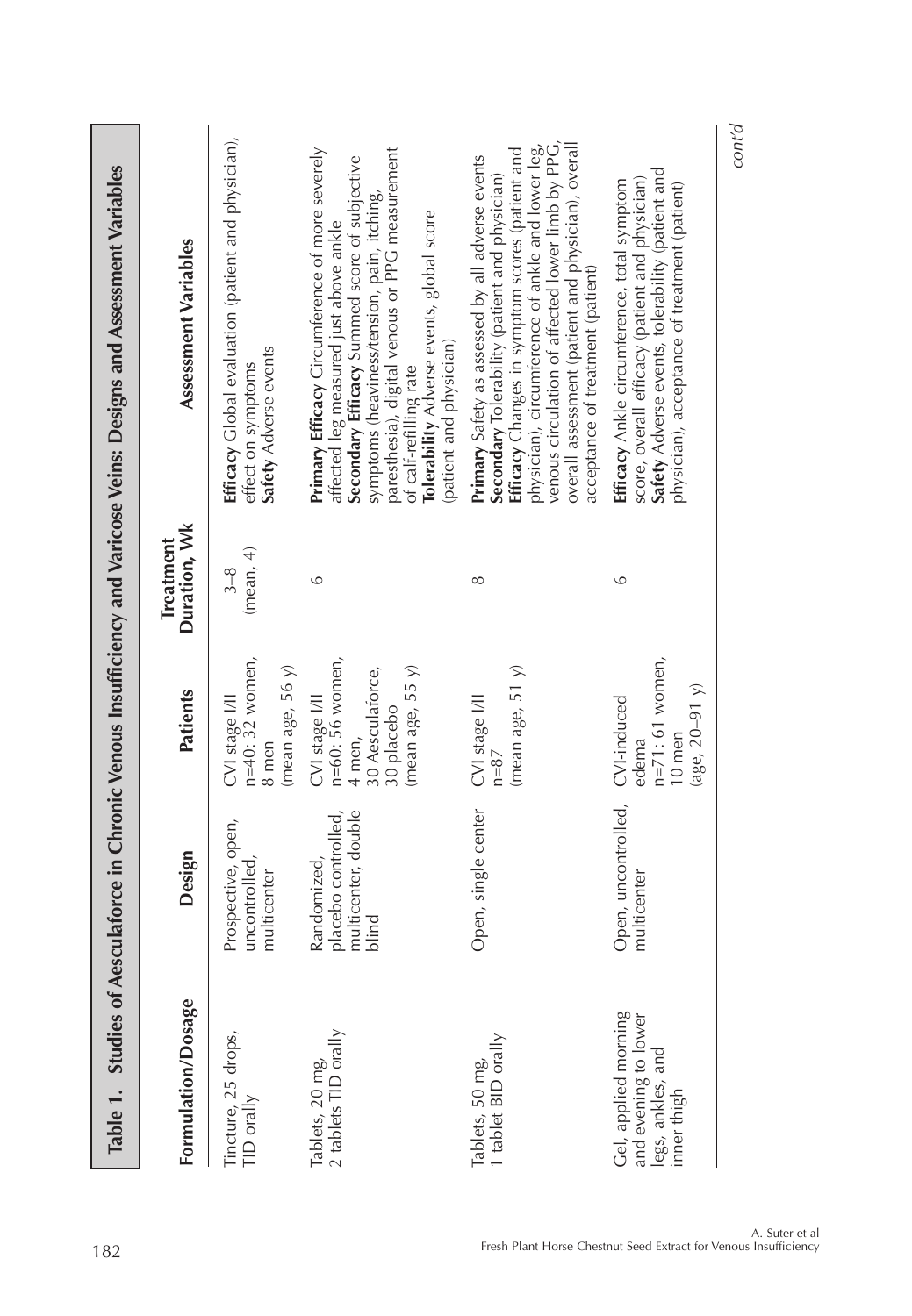| (patient and therapist), efficacy and tolerability<br>of gel and tablets, comments on gel smell,<br><b>Objective</b> Reduction of ankle edema<br>Assessment Variables<br>Subjective Symptom scores by VAS<br>spreadability, stickiness, and color<br>Duration, Wk<br>8 for inclusion<br><b>Treatment</b><br>in analysis)<br>(minimum<br>$10 - 12$<br>group 2-massage<br>group 3-massage<br>group 1-massage<br>(mean age, 39 y):<br>and nonpregnant<br>(groups 3 and 4)<br>(groups 1 and 2)<br>varicose veins,<br>Patients<br>CVI stage I/II<br>patients (n)<br>and gel (4);<br>pregnant<br>only $(7)$ ;<br>Open, uncontrolled<br>Design<br>Formulation/Dosage<br>Gel, applied BID<br>with or without<br>20-mg tablets,<br>1 tablet TID plus<br>massage therapy |  |  |
|----------------------------------------------------------------------------------------------------------------------------------------------------------------------------------------------------------------------------------------------------------------------------------------------------------------------------------------------------------------------------------------------------------------------------------------------------------------------------------------------------------------------------------------------------------------------------------------------------------------------------------------------------------------------------------------------------------------------------------------------------------------|--|--|
|----------------------------------------------------------------------------------------------------------------------------------------------------------------------------------------------------------------------------------------------------------------------------------------------------------------------------------------------------------------------------------------------------------------------------------------------------------------------------------------------------------------------------------------------------------------------------------------------------------------------------------------------------------------------------------------------------------------------------------------------------------------|--|--|

-Biree times dimissivy; VAS=Vidity; Vidity; Vidity; Vidity, Vidity, Vidity, Vidity, Vidity, Vidity; Vidity; Vidity; Vidity; Vidity; Vidity; Vidity; Vidity; Vidity; Vidity; Vidity; Vidity; Vidity; Vidity; Vidity; Vidity; Vi TID=three times daily; CVI=chronic venous insufficiency; PPG=photoplethysmography; BID=twice daily; VAS=visual analogue scale.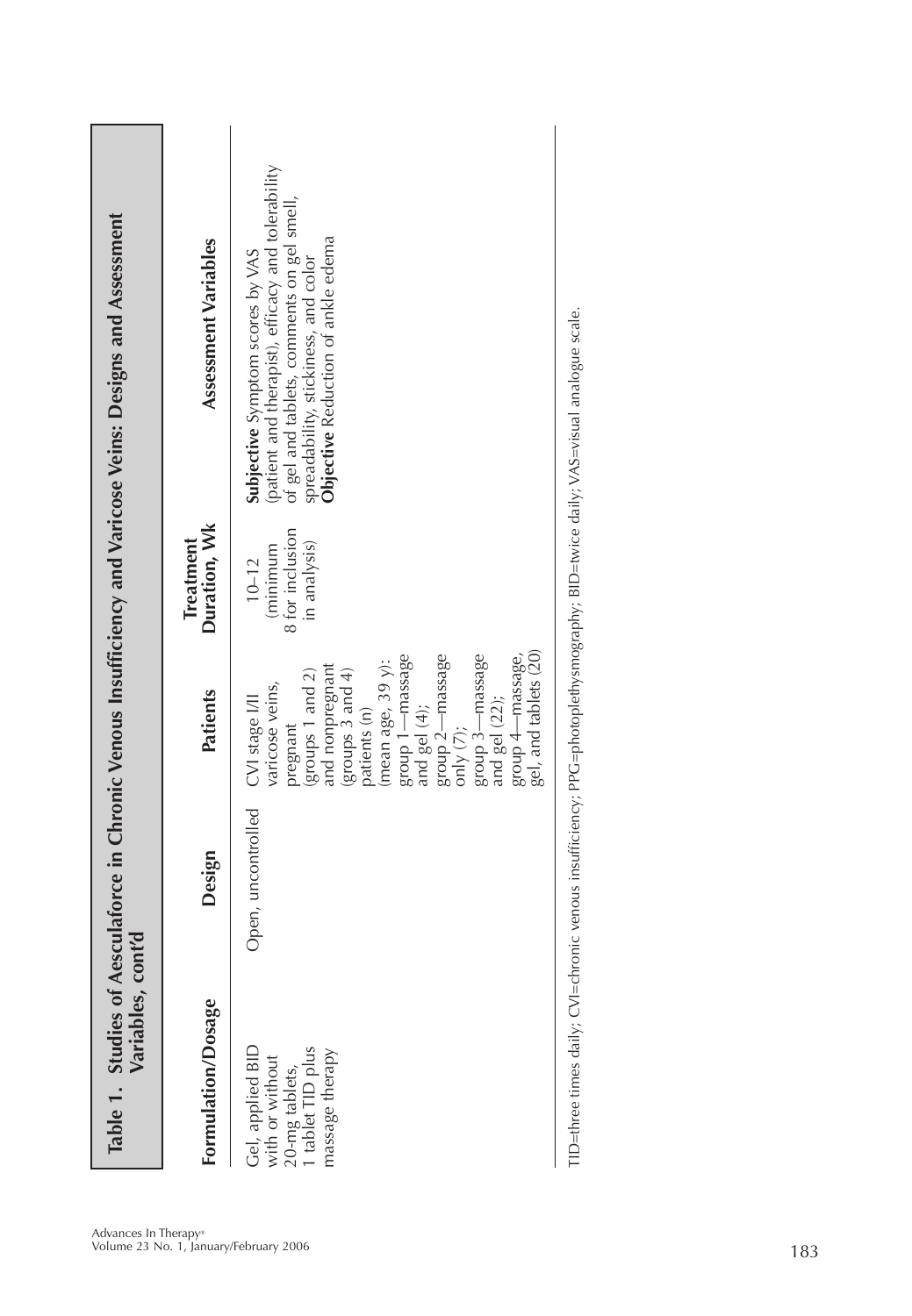|                    | <b>Effective</b> | Global Assessment, $n$ (%)<br>Moderately<br><b>Effective</b> | Slightly<br><b>Effective</b> | <b>Ineffective</b> |
|--------------------|------------------|--------------------------------------------------------------|------------------------------|--------------------|
| Physician $(n=38)$ | 22 (57.9)        | 9(23.7)                                                      | 5(13.2)                      | 2(5.3)             |
| Patient $(n=38)$   | 24(63.2)         | 9(23.7)                                                      | 3(7.9)                       | 2(5.3)             |

#### **Table 2. Aesculaforce Fresh Plant Tincture: Symptom Scores**

| Efficacy Assessment, $n$ (%) |          |                 |                |
|------------------------------|----------|-----------------|----------------|
| <b>Very Good</b>             | Good     | <b>Moderate</b> | No Effect      |
| 5(23.8)                      | 3(14.3)  | 7(33.3)         | 6(28.6)        |
| 6(21.4)                      | 11(39.3) | 8(28.6)         | 3(10.7)        |
| 1(16.7)                      | 3(50.0)  | 2(33.3)         | 0              |
| 6(19.4)                      | 16(51.5) | 3(9.7)          | 6(19.4)        |
| 7(25.0)                      | 16(57.1) | 5(17.9)         | $\overline{0}$ |
| 6(46.2)                      | 5(38.5)  | 2(15.4)         | 0              |
|                              |          |                 |                |

# **Table 3. Aesculaforce Fresh Plant 20-mg Tablets: Efficacy Results**

| <b>Variable</b>                                   | <b>Result</b>                                                                                               | <b>Statistical Analysis*</b>                                          |
|---------------------------------------------------|-------------------------------------------------------------------------------------------------------------|-----------------------------------------------------------------------|
| Ankle circumference<br>after 6 wk                 | Decrease of 0.5 cm at 2 wk (study group)<br>No further change at 6 wk<br>No change at 6 wk in placebo group | F group $\times$ time=3.144;<br>P < 0.05                              |
| Summed symptom<br>$score+$                        | Significant $\downarrow$ in both groups<br>No significant difference between groups                         | F time=142.12; $P<.0001$<br>F group $\times$ time=0.115;<br>$P = .89$ |
| $Calf$ refilling <sup><math>\ddagger</math></sup> | Increase from 23 to 30 sec in study<br>group at 6 wk<br>No change in placebo group                          | F group $\times$ time=3.661;<br>$P = 0.038$                           |

\* Friedman's test. 0.5-cm decrease at 2 wk.

† Each symptom scored from 0 (not present) to 5 (very pronounced).

‡ Time to achieve maximum volume increase.

# **Aesculaforce Tablets (50 mg)**

In all, 78 patients constituted the intent-to-treat (ITT) population.<sup>17</sup> Twelve patients discontinued this open study early, 5 as a result of adverse events. Compliance with medication, as assessed by counting of returned tablets, was high; more than 60 patients had a compliance rate of at least 75%.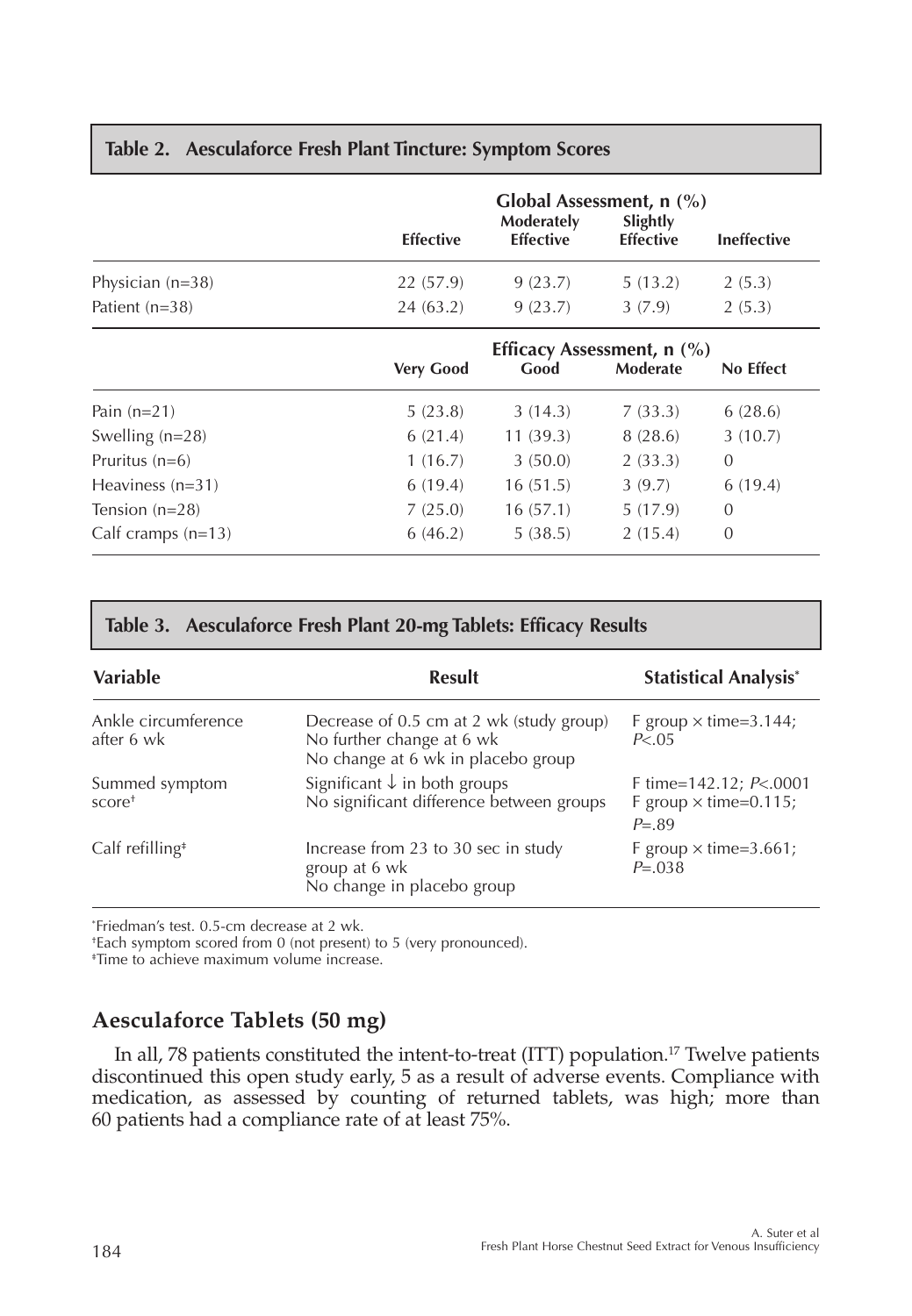Safety was the primary assessment variable in this study. Fifty-seven of the 87 patients recruited reported 91 adverse events (all nonserious), and only 4 were judged to be related to the study medication. One case was mild (transient "nausea"), and 3 were severe ("sore stomach" that resolved on reduction of daily dose, "bad wind," and "stomach pain").

At the end of treatment, 95% of ITT patients rated the tolerability of the study medication as "good" or "fairly good." Only 2 patients described tolerability as "poor." Assessment by physicians was similar (92% "good"/"fairly good").

Efficacy results are shown in Table 4. Median values had a nonnormal distribution and were analyzed by means of Wilcoxon's signed rank test. Lower leg and ankle circumferences decreased, albeit nonsignificantly Mean symptom scores improved significantly after 8 weeks of treatment.

| <b>Variable</b>                       | <b>Results</b>                                                            | P Value <sup>*</sup> |         |
|---------------------------------------|---------------------------------------------------------------------------|----------------------|---------|
| Symptom scores <sup>+</sup>           | Visit 1                                                                   | Visit 3              |         |
| Heaviness/tension                     | 1.7(0.79)                                                                 | 0.8(0.88)            | < 0.001 |
| Pain                                  | 1.3(0.92)                                                                 | 0.4(0.67)            | < .001  |
| <b>Burning</b>                        | 0.7(0.88)                                                                 | 0.2(0.56)            | < 0.01  |
| Itching/paresthesia                   | 0.9(0.94)                                                                 | 0.3(0.67)            | < .001  |
| Ankle and lower leg<br>circumferences | Both decreased at study end                                               | NS                   |         |
| <b>PPG</b>                            | No significant changes; problems with validation<br>of measurement method |                      |         |
| Overall efficacy                      | "Good" or "very good": 51% of patients<br>No effect: $13\%$ (n=10)        |                      |         |
| Overall acceptance<br>of treatment    | 81% would use vein tablets again<br>No change in placebo group            |                      |         |

#### **Table 4. Aesculaforce Fresh Plant 50-mg Tablets: Efficacy Results**

NS=nonsignificant.

\* Wilcoxon's signed rank test. † Mean (SD).

## **Aesculaforce Gel**

Seventy-one patients participated in this open study of chronic venous insufficiency; 64 completed the 6-week treatment period and were included in the per-protocol evaluation.18 Efficacy was determined through comparisons of ankle circumference and symptom scores by means of Wilcoxon's signed rank test, with a 1-tailed significance level of .05.

More than 85% of patients and physicians rated overall efficacy as "good" or "moderate." Ankle circumference and mean individual and total symptom scores all decreased significantly (Table 5).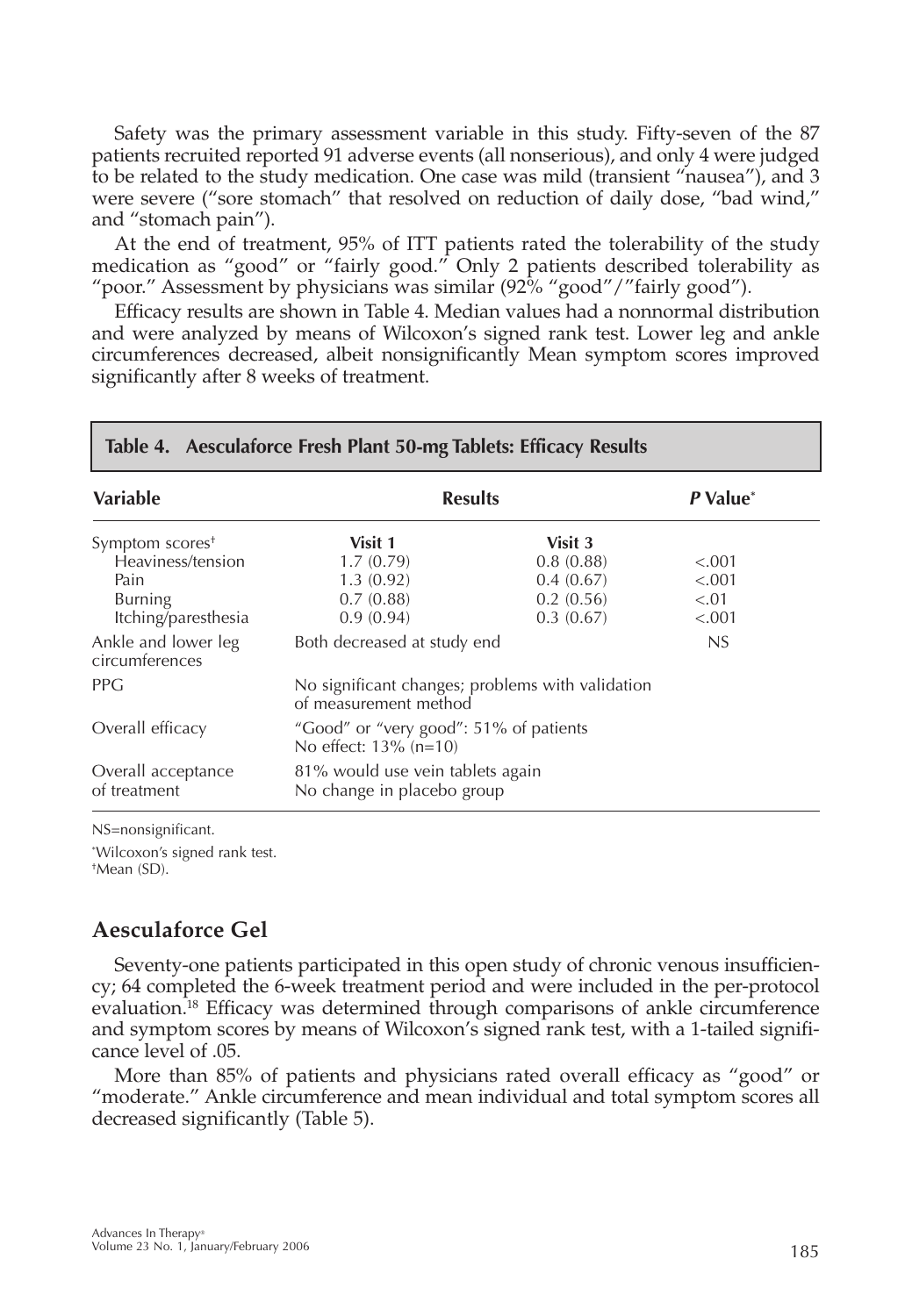| Variable                                                                                                      |                                                                                         | <b>Results</b>                                                                 | P Value <sup>*</sup>                                              |
|---------------------------------------------------------------------------------------------------------------|-----------------------------------------------------------------------------------------|--------------------------------------------------------------------------------|-------------------------------------------------------------------|
| Ankle circumference                                                                                           |                                                                                         | Mean 0.7-cm decrease over 6 wk                                                 | < .001                                                            |
| Symptom scores <sup>+</sup><br>Edema<br>Heaviness/tension<br>Pain<br><b>Burning</b><br>Itching<br>Paresthesia | <b>Baseline</b><br>2.0(0.9)<br>2.5(1.0)<br>2.2(1.2)<br>1.0(1.3)<br>0.7(1.2)<br>0.5(1.1) | Week 6<br>1.0(0.8)<br>1.0(0.8)<br>0.8(0.8)<br>0.2(0.5)<br>0.2(0.5)<br>0.2(0.5) | < .001<br>< .001<br>< .001<br>< .001<br>< .001<br>< .001<br>.0015 |
| Total score                                                                                                   |                                                                                         | Mean decrease from 8.9 (baseline)<br>to 4.8 (wk 3) and 3.4 (wk 6)              | < .001<br>(baseline to wk 3)<br>< .001<br>(wk 3 to wk 6)          |
| Overall efficacy, %<br>Good<br>Moderate<br>Weak<br>Inactive                                                   | <b>Patient</b><br>57.8<br>29.7<br>10.9<br>1.6                                           | Physician<br>59.4<br>26.6<br>10.9<br>3.1                                       |                                                                   |

#### **Table 5. Aesculaforce Fresh Plant Gel: Efficacy Results**

\* Wilcoxon's signed rank test.

† Mean (SD).

Eighteen adverse events—all considered to be unrelated to the gel—were reported by 13 of the 71 patients (18%) entered. Tolerability was rated "good" by 92% of patients and 98% of physicians. The compliance rate was 98.5%, and all patients were at least 70% compliant. Three fourths of patients stated that they would use the gel again.

# **Aesculaforce Gel and Tablets (20 mg) Combined**

Thirty-nine patients (74%) with varicose veins completed more than 8 weeks of the study and were included in the analyses; 1 in the massage-only group completed the study. Compliance with tablets (2.4 tablets/d) was 80%; an average of 4.4 mL of gel was applied daily.

Nonparametric statistical analysis used Wilcoxon's matched-pairs test. Table 6 shows results for symptom scores and ankle edema. Heaviness and pain in the legs as well as blue discoloration were all significantly improved at the end of follow-up. Ankle edema also decreased.

Scores for efficacy/satisfaction and tolerability of the combined treatment, provided by both therapists and patients, were between 5 and 8 on a 10-point scale, indicating a moderate rating.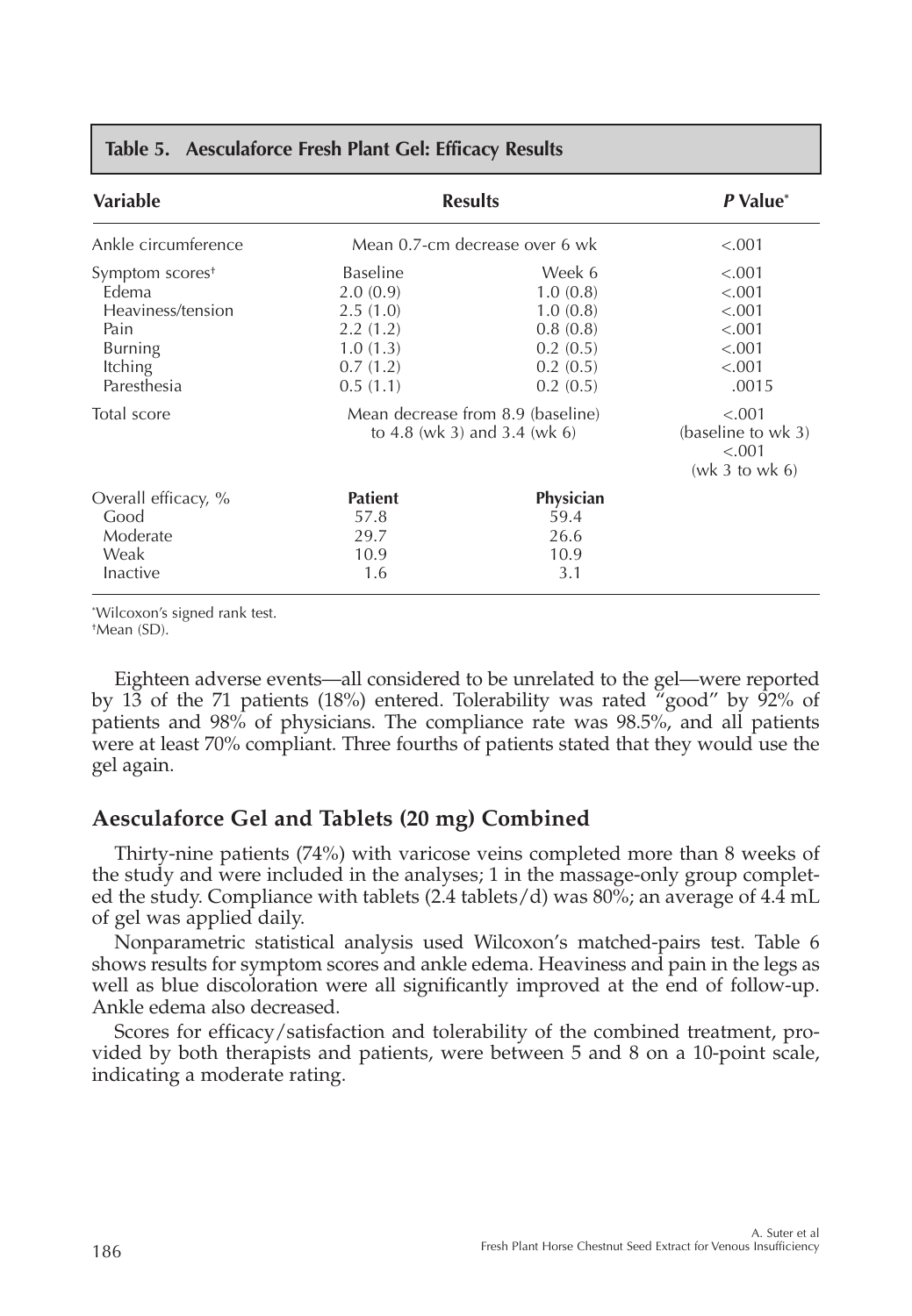| Therapist Assessment $(n=39)$                                                                                                |                                                                                    | <b>Results</b>                                                      | P Value <sup>*</sup>                         |
|------------------------------------------------------------------------------------------------------------------------------|------------------------------------------------------------------------------------|---------------------------------------------------------------------|----------------------------------------------|
| Heaviness/tension <sup>+</sup>                                                                                               | 1.7(0.79)                                                                          | 0.8(0.88)                                                           | < .001                                       |
| Symptom scores <sup>+</sup><br>Heavy legs<br>Painful legs<br><b>Itching</b><br>Paresthesia<br>Blue discoloration ("spiders") | <b>Start</b><br>5.09(2.95)<br>4.28(2.95)<br>1.14(2.29)<br>0.52(1.62)<br>6.36(2.16) | End<br>2.79(2.59)<br>1.25(1.61)<br>0.67(2.12)<br>0(0)<br>3.77(2.19) | .0003<br>< .00000<br>.081<br>.229<br>< 00000 |
| Ankle edema, cm <sup>+</sup><br>Left<br>Right                                                                                | 23.68 (2.36)<br>23.73 (2.38)                                                       | 23.04 (2.90)<br>23.08 (2.68)                                        | .0468<br>.0837                               |
| Patient Assessment (n=39)                                                                                                    |                                                                                    |                                                                     |                                              |
| Symptom scores <sup>+</sup><br>Heavy legs<br>Painful legs<br><b>Itching</b><br>Paresthesia<br>Blue discoloration ("spiders") | 5.21(2.70)<br>4.07(2.70)<br>0.73(1.71)<br>0.53(1.48)<br>6.45(2.39)                 | 2.89(2.87)<br>1.92(2.21)<br>0.86(2.08)<br>0.19(0.47)<br>3.71(2.24)  | .0037<br>.0365<br>.0507<br>.280<br>< .00000  |

#### **Table 6. Aesculaforce Fresh Plant Gel and 20-mg Tablets: Results**

\* Wilcoxon's signed rank test. † Mean (SD).

# **DISCUSSION**

# **Reduction in Lower Leg Swelling**

Measurement of ankle and lower leg circumferences at baseline and after treatment provides objective evidence of reduction in swelling and therefore therapeutic effectiveness. Three of the 4 studies of chronic venous insufficiency with Aesculaforce used this assessment, and all showed a decrease in circumference after treatment with the investigated application forms. In the randomized, placebo-controlled study with the fresh plant 20-mg tablet, the reduction was statistically significant and occurred within the first 2 weeks.<sup>16</sup> No further change was seen at 6 weeks, presumably because the edema had been almost completely eliminated. This result is similar to those achieved with other HCSE products.<sup>19-21</sup> Besides the reduction in ankle circumference seen with the fresh plant 50-mg tablet, a clinically relevant reduction in ankle circumference occurred with the fresh plant gel over a 6-week study of treatment in chronic venous insufficiency; results from other placebo-controlled trials confirm that this outcome cannot be ascribed to a placebo effect. Ankle edema associated with varicose veins decreased as well with the gel or gel plus 20-mg tablets in combination with massage, but the separate effects of the different treatment components cannot be determined.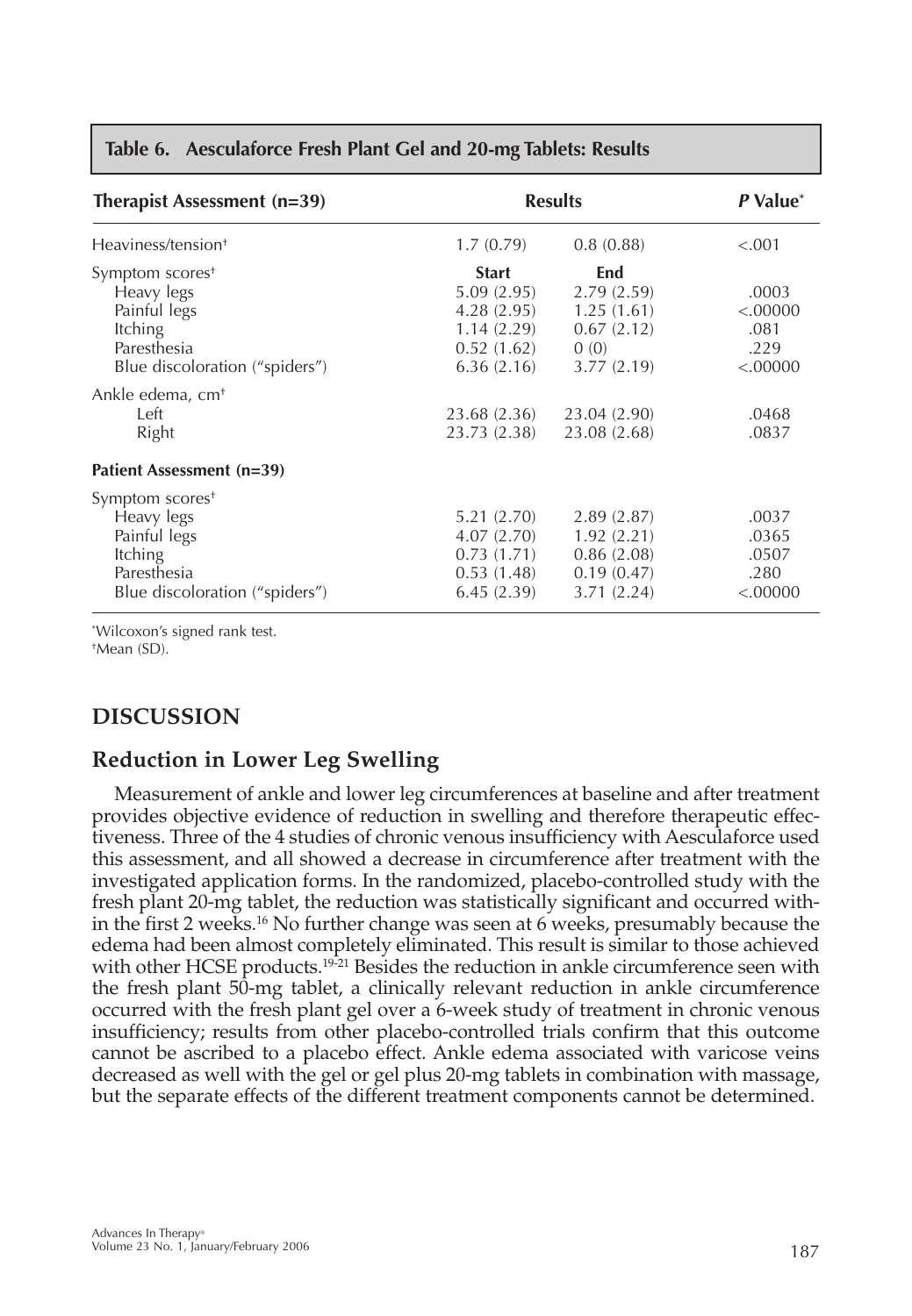Although readings made with a tape measure could be considered inaccurate compared with those obtained with a water plethysmometer, this approach is widely accepted and was long familiar to researchers at the investigating centers.

Twelve weeks of HCSE (50 mg twice daily) demonstrated equivalence to compression with standard elastic stockings in reducing edema.14 Further reductions with HCSE beyond 12 weeks may be possible in that a steady state had not been reached.14

Compliance with compression regimens as reported in the literature is only 47%, compared with 90% in the HCSE study, suggesting less effectiveness of compression in actual clinical practice. HCSE is therefore a favorable alternative to compression for the treatment of patients with lower leg edema due to chronic venous insufficiency.

#### **Symptom Scores**

All studies reported an improvement in the common symptoms of early chronic venous insufficiency with the fresh plant HCSE–based treatment. In the randomized trial, both the fresh plant 20-mg tablets and placebo alleviated symptoms. This result, observed in most published studies of HCSE in chronic venous insufficiency, is due to the pronounced psychological effects of medical care on these patients, particularly in the early stage (stage I) of disease. Among more severely affected patients (stage II), a greater reduction in symptom score occurred at week 6 in the Aesculaforce group than in the placebo group; this outcome failed to reach statistical significance (*P*=.0511).

In the open study of fresh plant 50-mg tablets, symptom scores indicated generally mild to moderate disease at baseline and virtual disappearance of symptoms by the end of treatment. In the open study with the fresh plant gel, the total symptom score fell significantly during the first 3 weeks of use, with a further significant decrease observed between weeks 3 and 6. Although it is difficult to interpret such results from open, uncontrolled studies, at the end of both trials, all symptoms were significantly less bothersome than at baseline. Moreover, these outcomes are congruent with the findings of 2 meta-analyses of *Aesculus* preparations in the treatment of patients with chronic venous insufficiency, in whom pain, leg fatigue, and itching all improved, albeit not always to a significant degree. $10,22$ 

Reductions in overall and individual symptom scores were also recorded in the fresh plant tincture study. A clinically relevant result in the global assessment of efficacy—a rating of "effective" or "moderately effective"—was achieved by 31 patients in the physician's assessment and 33 patients in the patient's assessment. Efficacy was rated "good" to "very good" by 60% to 84% of patients for all individual symptoms except leg pain (38%).

Symptom scores decreased among patients given the fresh plant gel or gel–tablets combination along with massage for varicose veins. Reductions were statistically significant for heaviness, pain, and blue discoloration. Application of the gel is likely responsible for the decrease in discoloration, which, in the therapists' experience, is not affected by massage alone.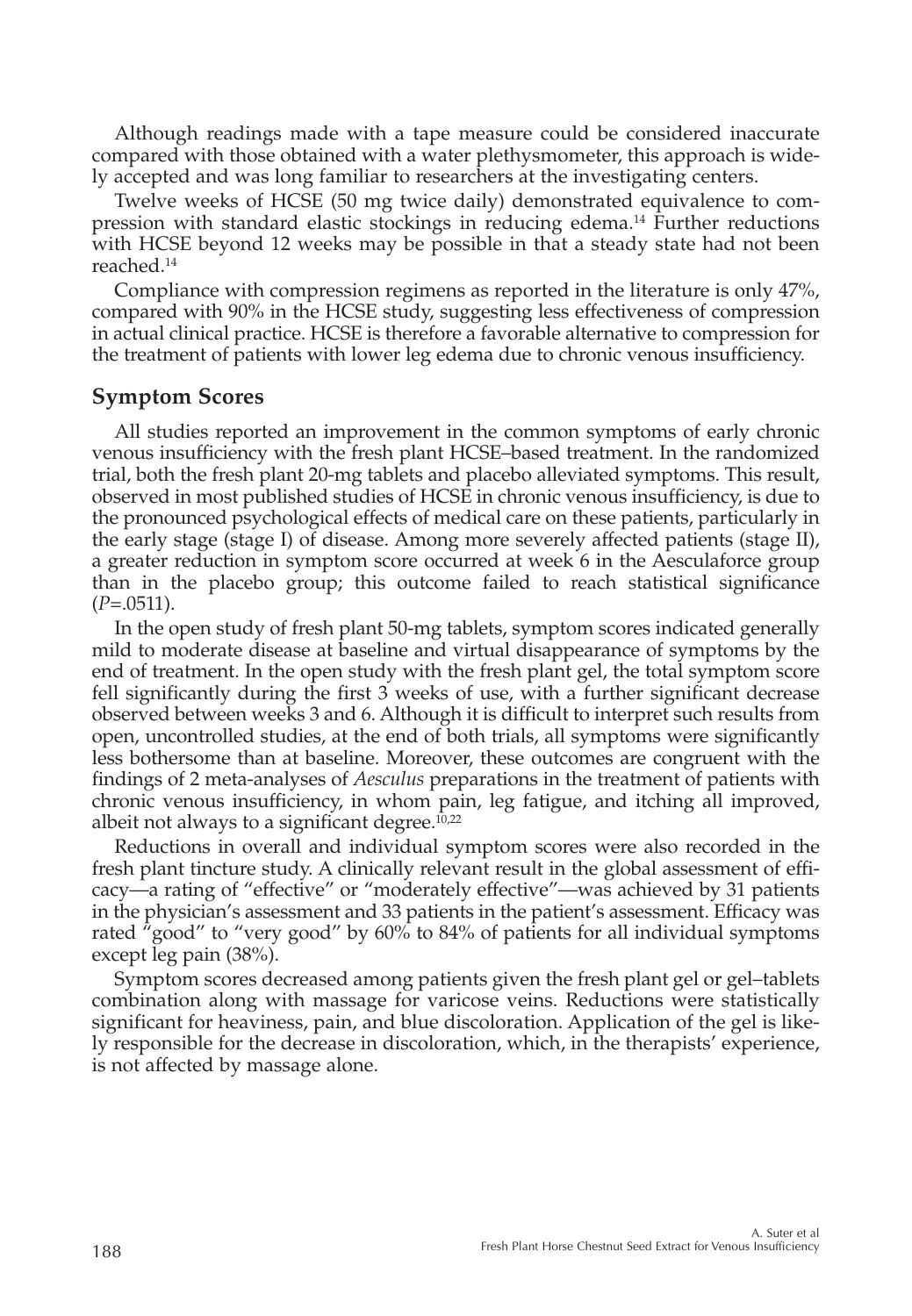# **Other Efficacy Variables**

The fresh plant 20-mg tablets produced a statistically significant and clinically relevant prolongation of the calf-refilling rate to considerably longer than the 25 seconds considered to be the lower threshold of the normal range. Unlike placebo, the active treatment restored functionality of the vein wall.

## **Safety**

These 4 studies testify to the excellent safety profile of HCSE-containing preparations. The total treated population of 219 reported only 8 adverse events—all gastrointestinal—that were considered probably or possibly related to any of the formulations. Nausea is a well-documented adverse effect of aescin, and the low incidence of it in these studies indicates that the film coating renders the tablets resistant to gastric acid.

# **CONCLUSION**

The efficacy of horse chestnut seed extract is well founded and comparable with that of standard compression therapy. Of the available HCSE preparations, Aesculaforce formulations are among the best researched in clinical trials that complied with stringent regulatory requirements. Considered together, these studies show that the fresh plant HCSE products investigated here, whether taken orally or applied topically, provide effective treatment for patients with stage I and II chronic venous insufficiency, as assessed by both objective and subjective methods. Safe, well tolerated, and acceptable to patients, the fresh plant HCSE preparation Aesculaforce represents a real alternative therapy for those with mild to moderate forms of venous insufficiency.

# **ACKNOWLEDGMENT**

This review was funded by Bioforce AG, Roggwil, Switzerland.

# **REFERENCES**

- 1. World Health Organization. *WHO Monographs on Selected Medicinal Plants.* Geneva, Switzerland: WHO; 2002.
- 2. Eberhardt RT, Raffetto JD. Chronic venous insufficiency. *Circulation.* 2005;111:2398-2409.
- 3. Evans CJ, Fowkes FG, Ruckley CV, Lee AJ. Prevalence of varicose veins and chronic venous insufficiency in men and women in the general population: Edinburgh Vein Study. *J Epidemiol Community Health.* 1999;53:149-153.
- 4. Kreysel HW, Nissen HP, Enghofer E. Erhöte Serumaktivitäten lysosomaler Enzyme bei Varikosis. Beeinflussung durch einen Rosskastaniensamenextrakt. *Therapiewoche.* 1983;33:1098-1104.
- 5. Kreysel HW, Nissen HP, Enghofer E. A possible role of lysosomal enzymes in the pathogenesis of varicosis and the reduction in their serum activity by Venostasin. *VASA.* 1983;4:377-382.
- 6. Enghofer E, Seibel K, Hammersen F. Die antiexsudative Wirkung von Rosskastaniensamenextrakt. Neue Ergebnisse zu ihrem Mechanismus. *Therapiewoche.* 1984;34:4130-4144.